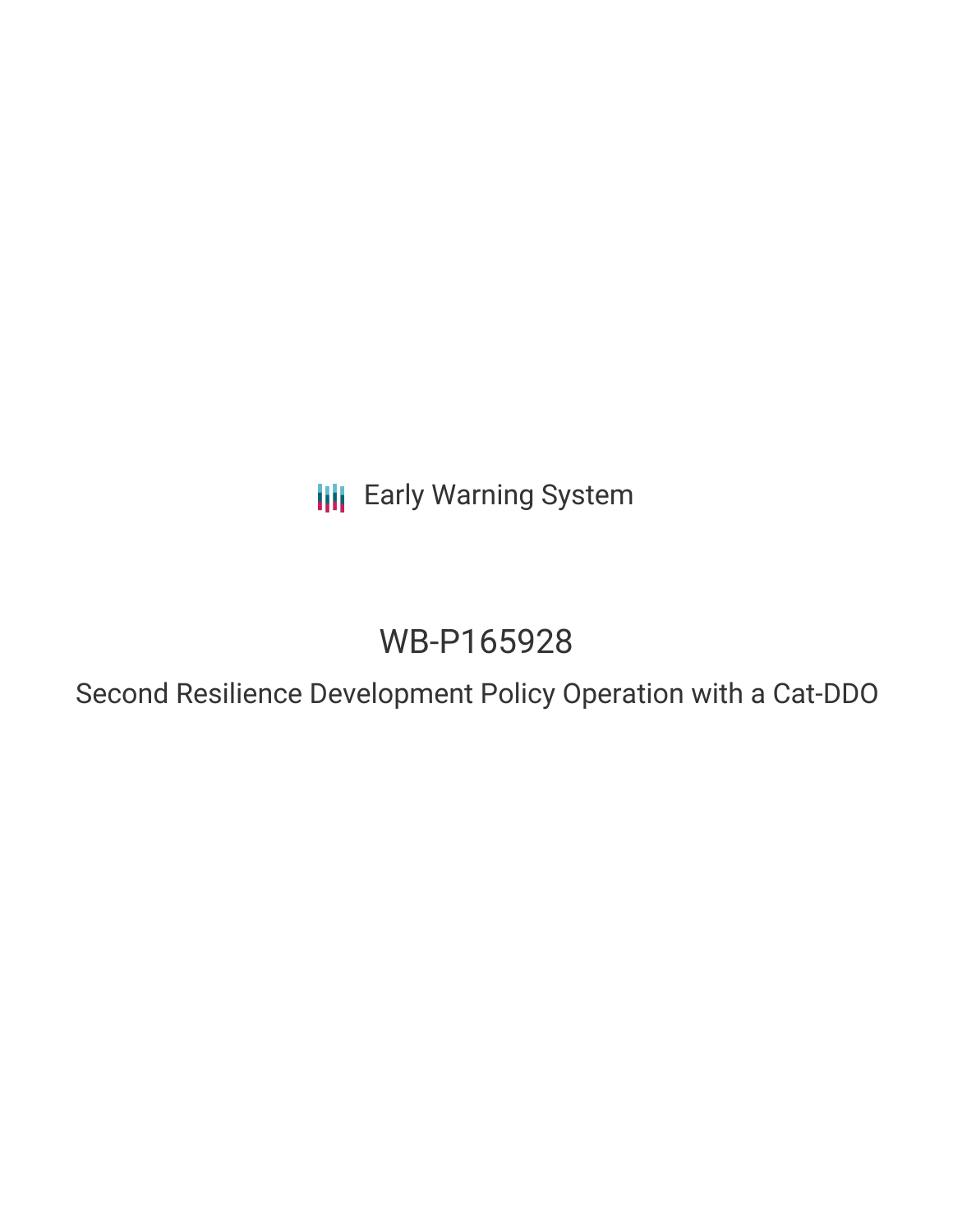

#### **Quick Facts**

| <b>Countries</b>               | Samoa                                                             |
|--------------------------------|-------------------------------------------------------------------|
| <b>Financial Institutions</b>  | World Bank (WB)                                                   |
| <b>Status</b>                  | Active                                                            |
| <b>Bank Risk Rating</b>        |                                                                   |
| <b>Voting Date</b>             | 2018-11-29                                                        |
| <b>Borrower</b>                | Government of Samoa                                               |
| <b>Sectors</b>                 | Climate and Environment, Education and Health, Law and Government |
| <b>Investment Amount (USD)</b> | $$13.70$ million                                                  |
| <b>Project Cost (USD)</b>      | $$13.70$ million                                                  |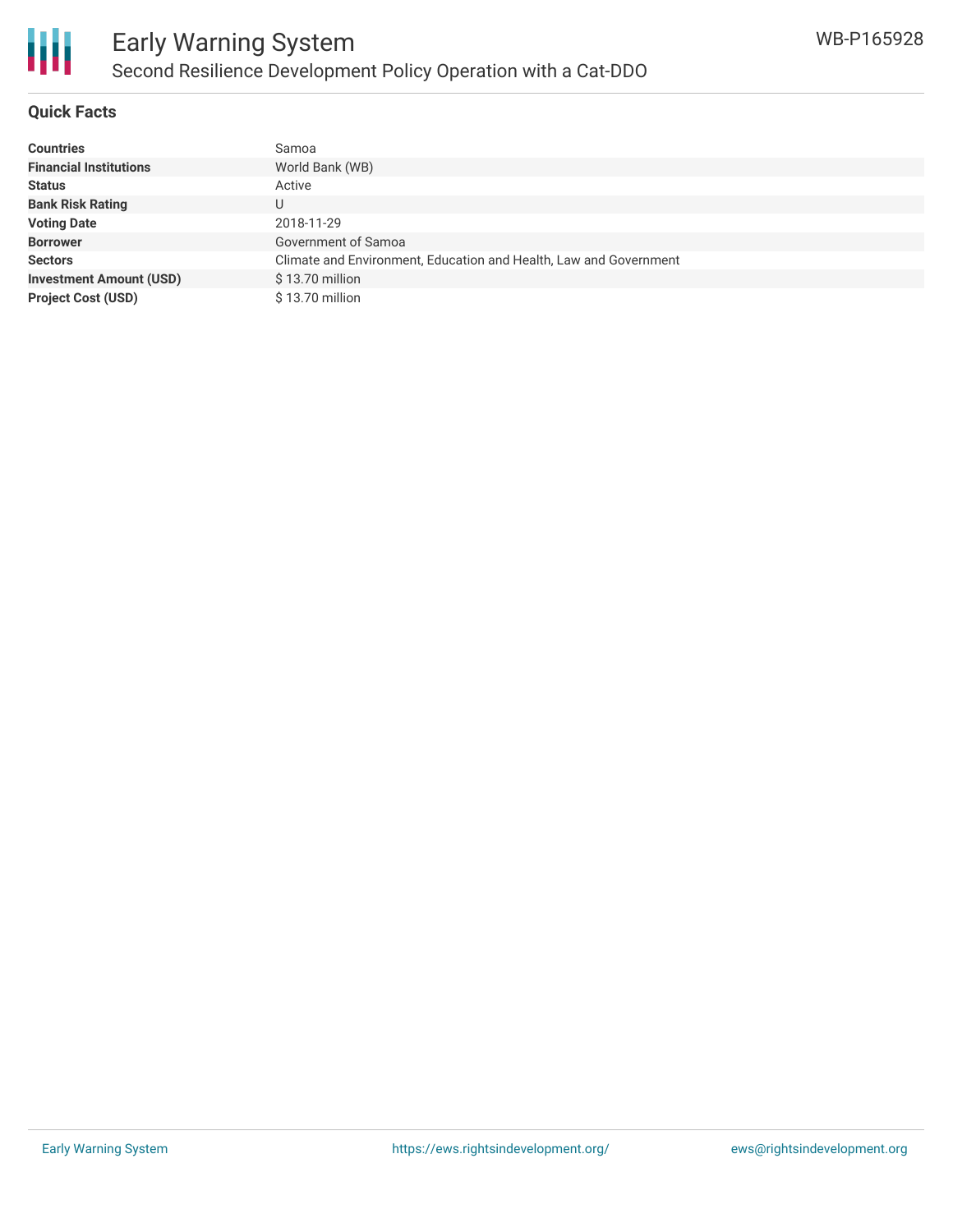

#### **Project Description**

The bank document stated that the project's objective is to:

- 1. strengthen Samoa's macroeconomic and financial resilience.
- 2. increase Samoa's resilience to the effects of climate change and natural hazards.
- 3. reduce Samoa's vulnerability to non-communicable diseases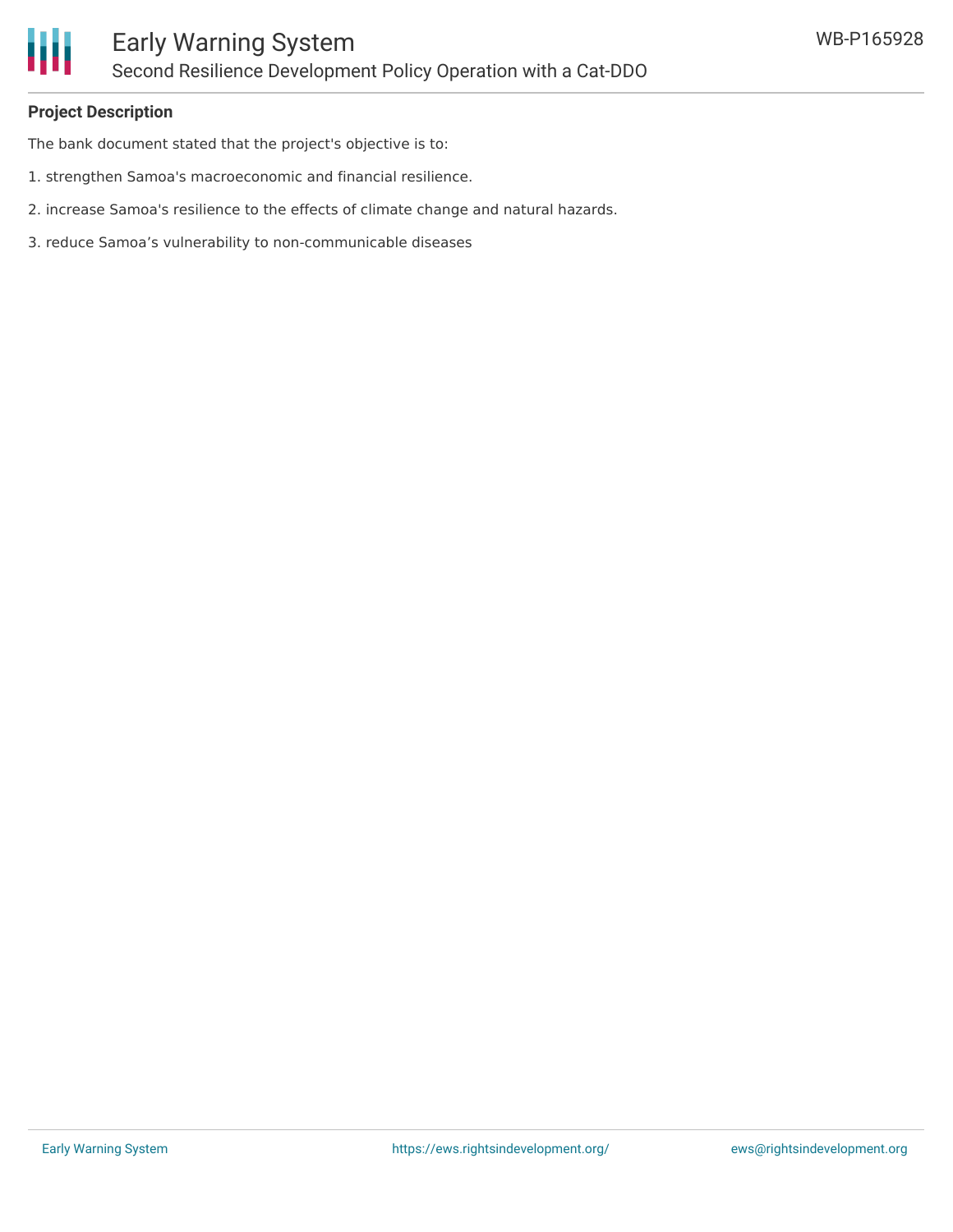

### **Investment Description**

World Bank (WB)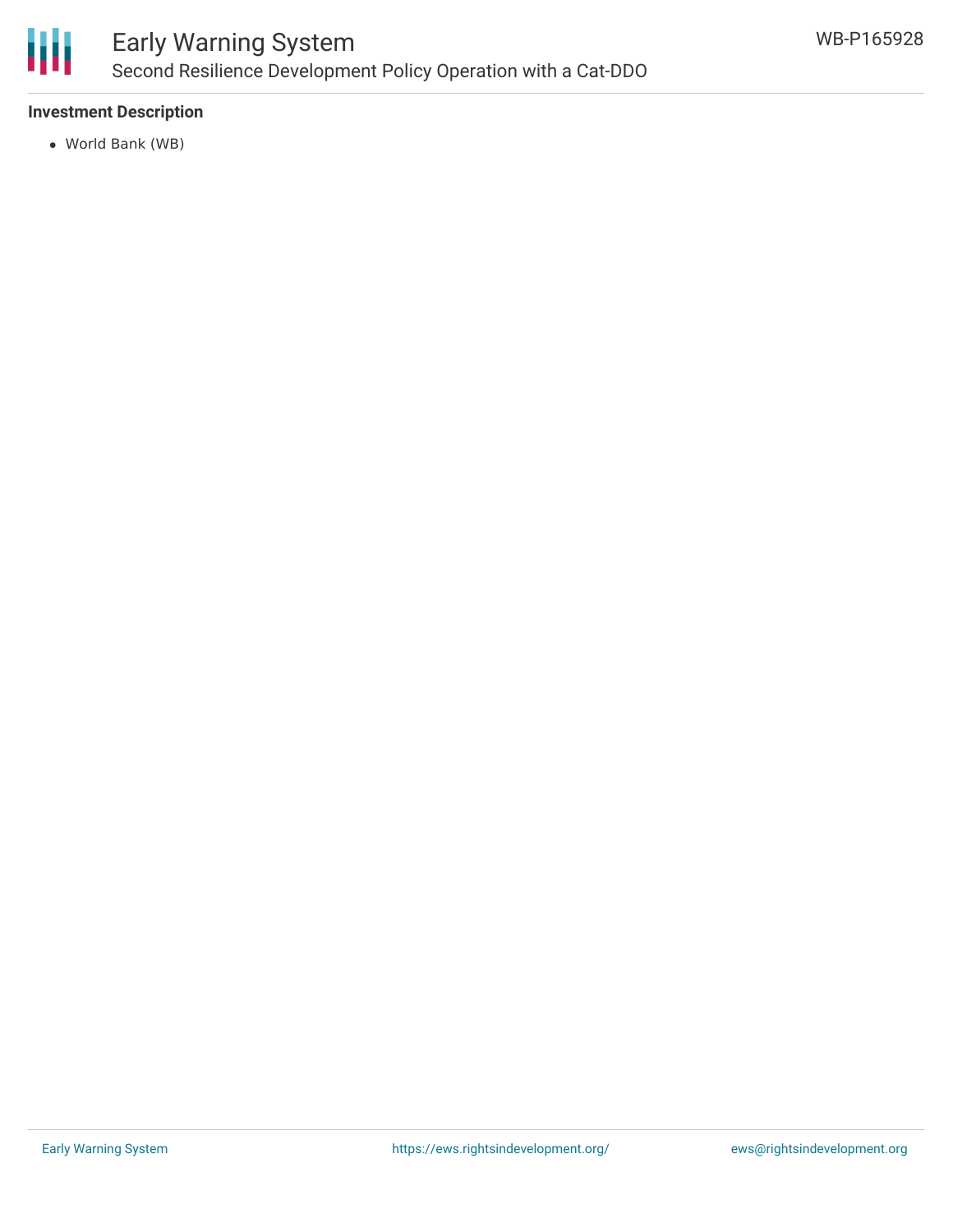

### **Contact Information**

**World Bank** Kim Edwards, Senior Economist and co-Task Team Leader +621 9235 6536 Habiba Gitay, Senior Environmental Specialist and co-Task Team Leader +679 322 8909 \*No other contact information available at the time of disclosure.

### **ACCOUNTABILITY MECHANISM OF WORLD BANK**

The World Bank Inspection Panel is the independent complaint mechanism and fact-finding body for people who believe they are likely to be, or have been, adversely affected by a World Bank-financed project. If you submit a complaint to the Inspection Panel, they may investigate to assess whether the World Bank is following its own policies and procedures for preventing harm to people or the environment. You can contact the Inspection Panel or submit a complaint by emailing ipanel@worldbank.org. You can learn more about the Inspection Panel and how to file a complaint at: http://ewebapps.worldbank.org/apps/ip/Pages/Home.aspx.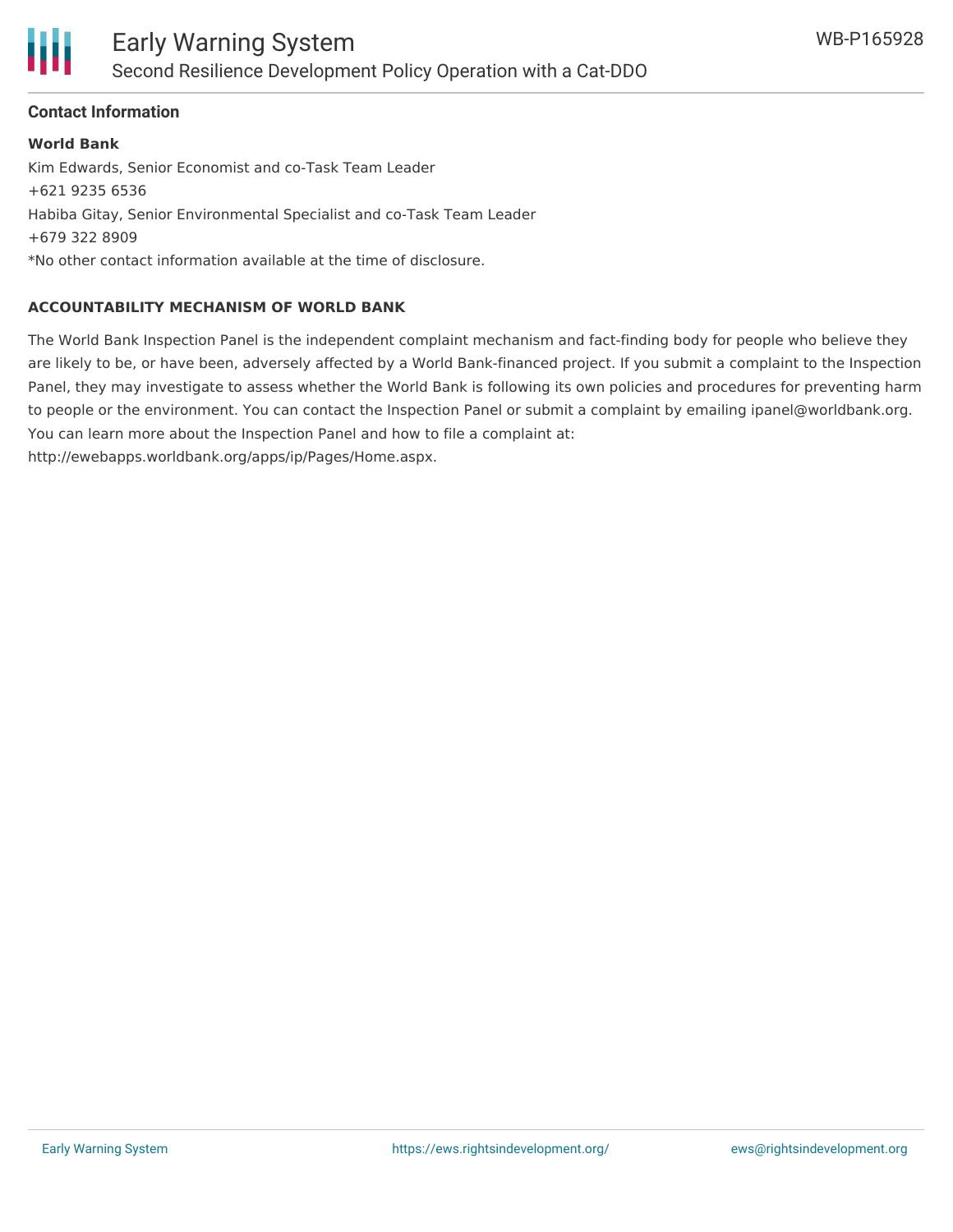

## Early Warning System Second Resilience Development Policy Operation with a Cat-DDO

#### **Bank Documents**

- Samoa Second Resilience [Development](https://ewsdata.rightsindevelopment.org/files/documents/28/WB-P165928.pdf) Policy Operation (English) [\[Original](http://documents.worldbank.org/curated/en/288361543806075496/pdf/Samoa-Second-Resilience-DPO-Program-Document-for-clearance-updated-11062018-636793848699267205.pdf) Source]
- Samoa Second Resilience [Development](https://ewsdata.rightsindevelopment.org/files/documents/28/WB-P165928_qRfepEt.pdf) Policy Operation Project (English) [\[Original](http://documents.worldbank.org/curated/en/561831533529876739/pdf/129216-PID-Concept-stage-PUBLIC-disclosed-8-3-18-SamoaSecondResilienceDPOwithaCatDDOProgramInformationDocument.pdf) Source]
- Samoa Second Resilience [Development](https://ewsdata.rightsindevelopment.org/files/documents/28/WB-P165928_Izh47A6.pdf) Policy Operation with a Catastrophe Deferred Drawdown Option P [Original Source]